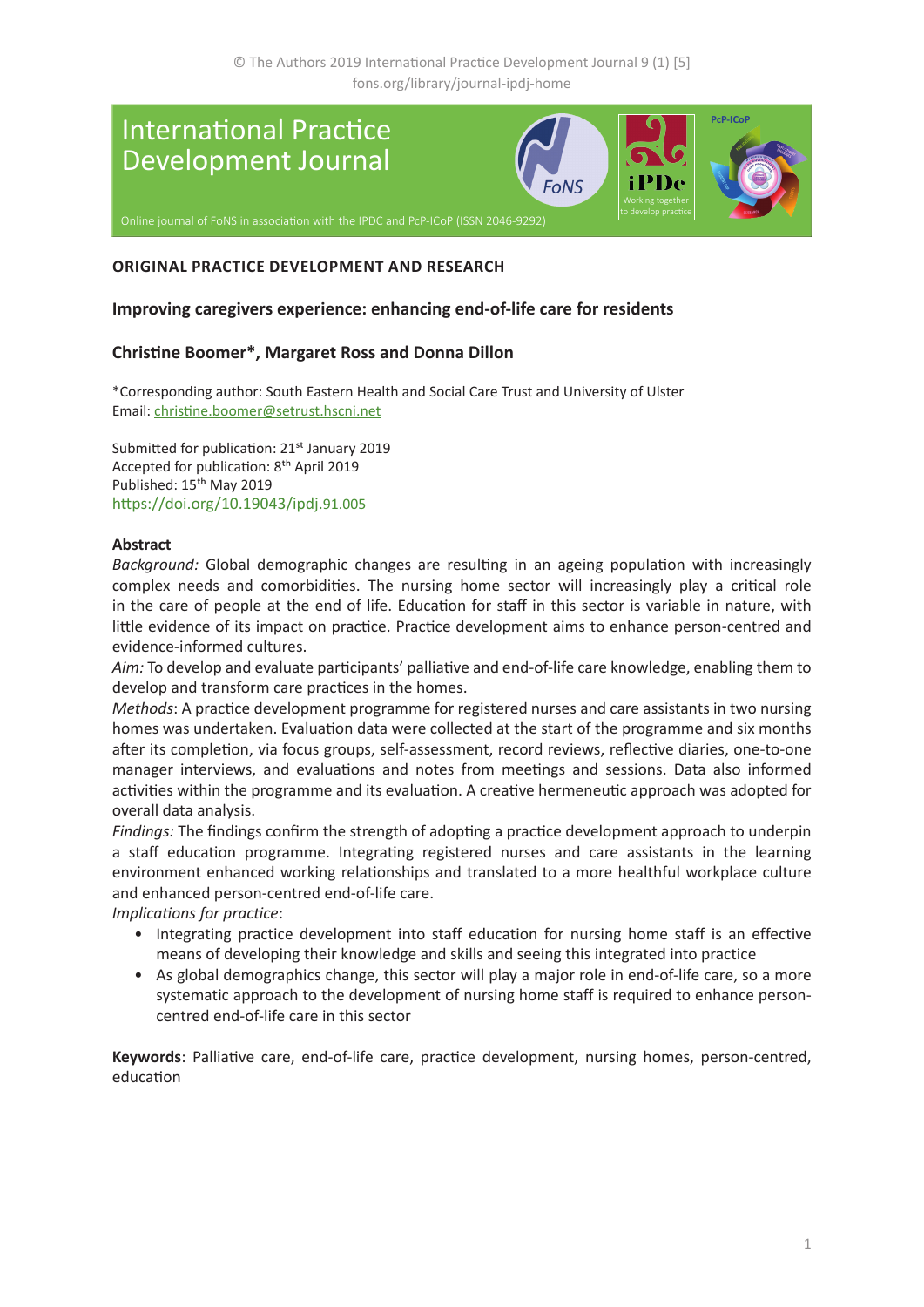### **Introduction and background**

Global demographic trends are changing, with an aging population and an increased life expectancy for people living with life-limiting illnesses. Furthermore, it is estimated that every year more than 40 million people will require palliative and end-of-life care (World Health Organization, 2018). In the UK, it is estimated that by 2035 more than 20% of the population will be aged 65 and older, and the number of those living beyond 75 years will increase from around five million in 2010 to eight million in 2030 (Office for National Statistics, 2017). As the population ages, people are more likely to be living with conditions such as cardiovascular disease, cancer, chronic obstructive pulmonary disease and dementia, which will require a palliative care approach (Department of Health, 2008; National End of Life Care Intelligence Network, 2012).

Palliative and end-of-life care for older adults aims to support and comfort individuals and is based on a philosophy of care that promotes a holistic, multidisciplinary approach to enhance quality of life (NICE, 2011). It is suggested that nursing homes will play a critical role in its delivery for many older people (Finucane et al., 2013; Mitchell and Twycross, 2016). The sector currently provides more beds for older people with complex healthcare needs than NHS hospitals, and is already a major provider of end-of-life care (National End of Life Care Intelligence Network, 2012; Care Quality Commission, 2016).

The importance of good quality end-of-life care provision for older people in nursing homes is well recognised within the international literature (World Health Organization, 2011; Clark et al., 2012). Residents in nursing homes who are entering the end stage of an illness must receive high-quality care reflecting a palliative care philosophy, enabling them to die in the place of their choice and avoid inappropriate admissions to hospital (Booth et al., 2014). It is therefore important that nurses and care assistants are enabled to develop and enhance their confidence and skills in palliative and end-of-life care, and have access to robust training and education programmes (Department of Health Social Services and Public Safety, 2010; Guidelines and Audit Implementation Network, 2013). There is no legal requirement for such training for nursing home staff in the UK and complaints from relatives of residents in some homes highlight that staff's lack of knowledge and skills have resulted in their loved ones dying in distress and in pain (Bloch-Budzier, 2018). There are, however, minimum standards for nursing homes in Northern Ireland that underline the need for staff training that includes personcentred end-of-life care (Department of Health Social Services and Public Safety, 2015). Furthermore, Mitchell and Twycross (2016) and Dean (2018) suggest the lack of education in this setting has been well documented and that, even where provided, the education was varied in nature. Dobbie et al. (2016) went further, highlighting the differences in the length and content of available education programmes, and suggesting the perfect model of training and its success have still to be defined. Of particular concern has been the lack of evidence of any sustained changes in practice or in culture within the nursing homes following education sessions (Kelly et al., 2011; Anstey et al., 2015).

Healthcare practitioners are required to undertake continuing professional development (CPD) with the expectation that they will continue to develop their practice throughout their career. This implies that CPD results in the development of practice. However, enhancing knowledge and skills does not always result in practice change (Manley et al., 2013a). Brown and McCormack (2011) also suggest that traditional training alone does not bring significant improvements in practice or in staff confidence. Practice development is an internationally recognised and sustainable approach that encourages people to work and learn together, exploring their own values and beliefs to enable a continuous process of developing person–centred and evidence-informed cultures (Dewing el al., 2014). However, practice development is not the same as CPD; more accurately, practice development activities are underpinned by transferable principles and methods. This type of engagement has been shown to encourage teams to work with shared values, develop their knowledge and skills, and learn in and from practice, changing the culture and organisation of care (Brown and McCormack, 2011; Manley et al., 2013b).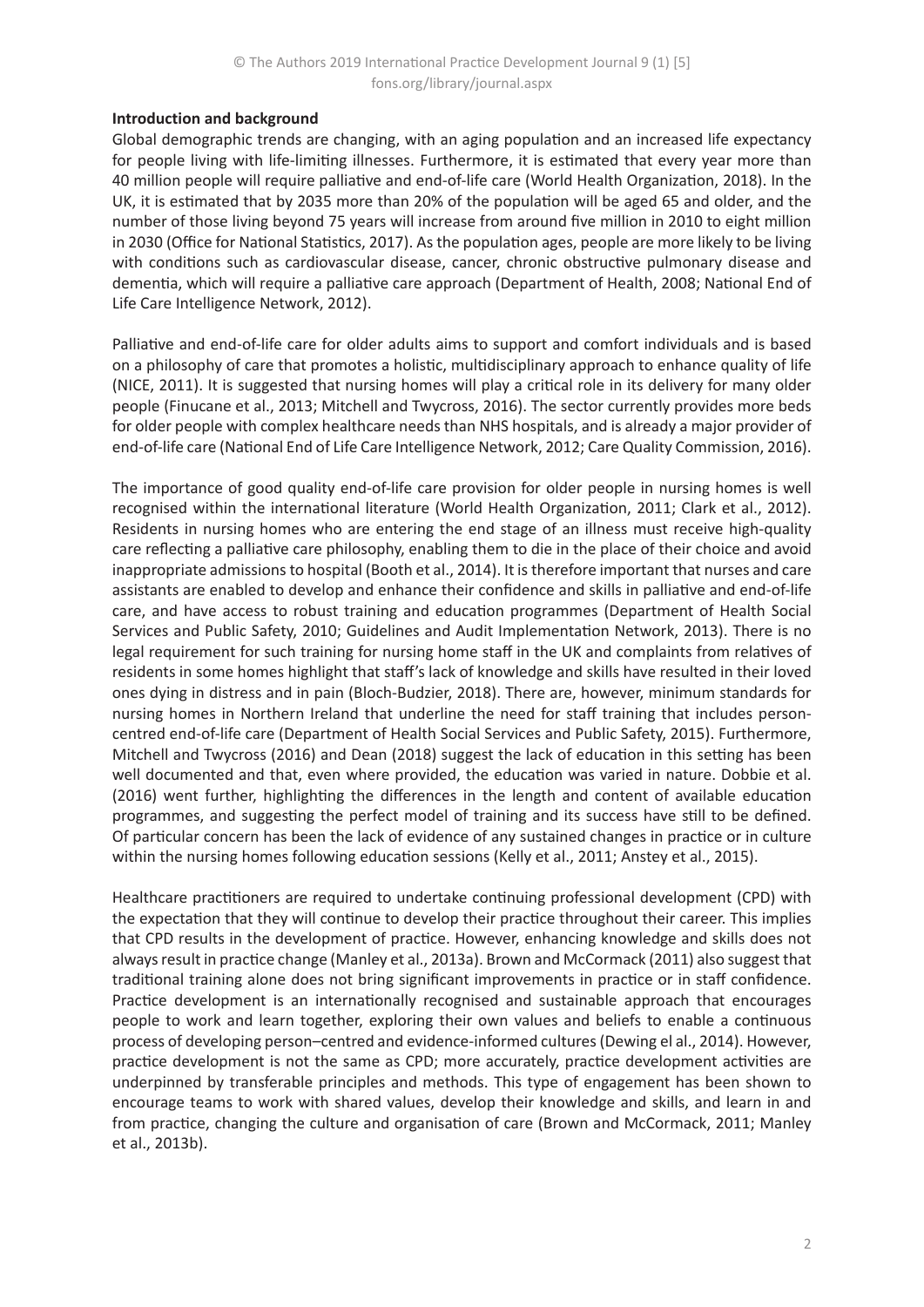This article will present a practice development programme run collaboratively between one healthcare organisation and private sector nursing homes. It will address the challenges associated with the education and development of person-centred palliative and end-of-life care in the nursing home setting. The development of the programme, its content and evaluation will be explored and the findings discussed.

# **Context and programme design**

Within one health and social care trust (hereafter 'the trust') the community palliative care education facilitators (CPCEFs) provide education and support to nursing home staff, with the aim of improving quality of care for residents and reducing inappropriate admissions to hospital at the end of life. Thus far, a traditional approach to education has been delivered, with little in the way of evaluation of its effect on care delivery. The literature would suggest that traditional training alone does not have a significant impact on improving practice and staff confidence (Brown and McCormack, 2011). Local evidence, including feedback from district nurses and community hospice nurse specialists – mainly relating to problems with symptom management – would suggest this has been the case with education delivered to nursing home staff in this trust.

To enhance education, a palliative care link nurse group was established. Within this group, the CPCEFs worked with the link nurses in three key areas: communication, syringe pump management and endof-life care. However, only around 30% of homes engaged with the group, and in the homes where there were no link nurses, the CPCEFs felt they were firefighting. This, alongside the feedback from community staff, in particular relating to syringe pumps and symptom management, resulted in the education facilitators questioning the effectiveness of their approach. They discussed their options in supervision with their manager, specifically considering how education could be delivered differently, in a way that could impact on service provision and the culture in nursing homes. The approach would need to work for the providers and managers, and actively engage the nurses and care assistants. A programme that would provide end-of-life care education using practice development methods and tools was considered. The trust manager wanted evidence that an additional investment would improve the quality of palliative and end-of-life care, so any new approach needed to be evaluated in a robust way.

A working group was established that included nursing home managers, the CPCEFs, a research/ practice development nurse and a GP palliative care facilitator. This group became the project team, who met to plan and subsequently develop and manage all aspects of the initiative. The result was a one-year practice development programme developed and run collaboratively between the trust and two private sector nursing homes. Its aim was to enhance participants' palliative and end-of-life care knowledge, enabling them to develop and transform care practices in the homes. In contrast to previous education offered by the CPCEFs, care assistants – who are often the direct care providers in this sector – were fully included as programme participants alongside the registered nurses.

### **Overview of the programme**

Enhancing knowledge and translating this into developments in end-of-life care was the core focus. Practice development was the underpinning methodology that guided the overall programme. The integration of a practice development approach, with its collaborative, inclusive and participative methods and tools (McCormack et al., 2006), aimed to create the conditions in which new knowledge and skills would be applied in practice. The practice development methods used included: working collaboratively to agree roles and responsibilities and the focus for staff and practice development; being person-centred and exploring this in the practice context; clarifying values, focus and vision; working collaboratively; and developing relationships to encourage participation in the homes (McCormack et al., 2013). These methods were intended to promote ownership of the developments in the nursing home setting, thereby creating the drive to sustain and promote a culture where palliative and end-oflife care for residents would continue to develop after the end of the programme.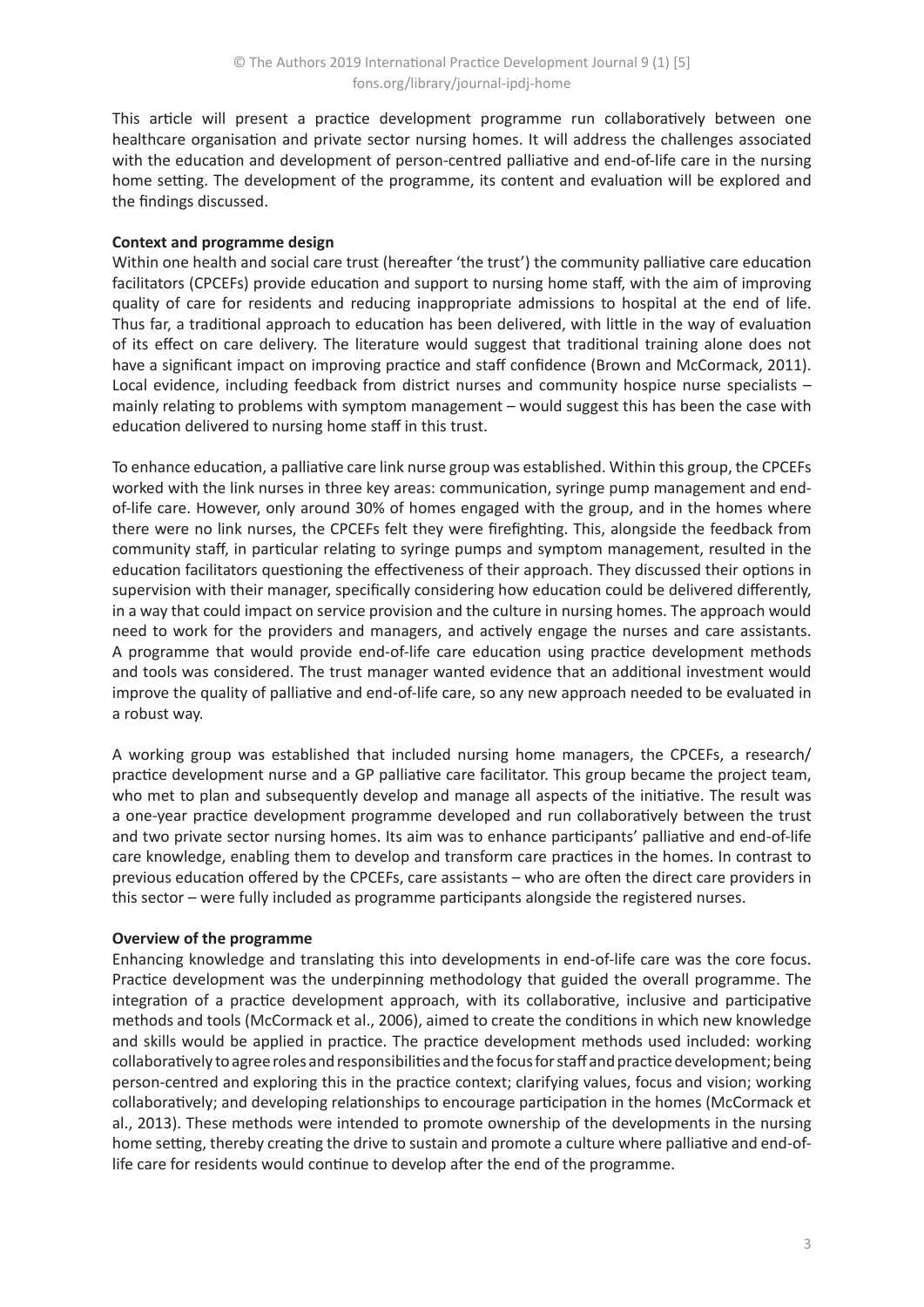The education element of the programme was delivered in six half-day sessions over six months. Participants were asked to undertake practice development activities in their nursing homes in between the sessions. The project team developed an outline plan for the educational content using the regional direction for palliative care education. Programme activities gave the project team, and the CPCEFs in particular, an idea of the participants' level of knowledge and skill, education needs and insight into the culture of care, enabling them to adapt the content accordingly. The education sessions used a mixture of practice development tools and approaches, traditional slide presentations, and group discussion and reflection to encourage a person-centred approach to planning and providing care. An overview of the education sessions and associated activities making up the programme can be found in Table 1.

| Table 1: Themes within the education programme and practice development tools used |                                  |                                                            |  |  |
|------------------------------------------------------------------------------------|----------------------------------|------------------------------------------------------------|--|--|
| Session                                                                            | <b>Topic</b>                     | Examples of activities                                     |  |  |
| 1                                                                                  | Principles of palliative care    | Use of cards                                               |  |  |
| $\overline{2}$                                                                     | Communication                    | Chinese whispers, observation of practice                  |  |  |
| $\overline{\mathbf{3}}$                                                            | Holistic assessment              | Expression using paints and collage                        |  |  |
| 4                                                                                  | Advanced care planning           | What's important to me, values and beliefs                 |  |  |
| 5                                                                                  | Symptom management               | Case studies with reflection and discussion groups         |  |  |
| 6                                                                                  | End-of-life and bereavement care | Case studies with reflection, discussion and care planning |  |  |

### **Integrated research evaluation: methodology and methods**

Having previously adopted a traditional approach to education, the CPCEFs wanted to explore if the integration of practice development with end-of-life care education would have the desired impact on practice and care. Therefore, the research evaluation was initiated to enable a systematic analysis and a better understanding of the impact of a practice development approach in this programme – in particular, to determine if this approach would enhance person-centred end-of-life care, and improve the experience of the caregivers in terms of acquired knowledge, skills and confidence in offering this care. The CPCEFs were also interested in the sustainability of the outcomes of the programme over time, in order to reassure key stakeholders wanting evidence of the 'worth' of the programme and its impact in terms of practice change.

# *Research question*

How does a practice development programme enhance the caregiver's experience of providing endof-life care?

# *Objectives*

- 1. To determine how a practice development programme affected caregivers' experience of providing palliative and end-of-life care within the nursing home setting
- 2. To understand how practice development impacts on the knowledge, skills and expertise of caregivers and how this is evidenced in their practice
- 3. To measure the sustainability of the outcomes from the practice development programme over time in line with objectives 1 and 2

Two homes that met the initial inclusion criteria (being within the trust locality and having an identified palliative care link nurse) were identified and invited to take part. The management team within each home had to commit to all aspects of the programme: the education sessions, supporting practice development activities and the accompanying research evaluation. Each home began the study with eight participants: four registered nurses and four care assistants.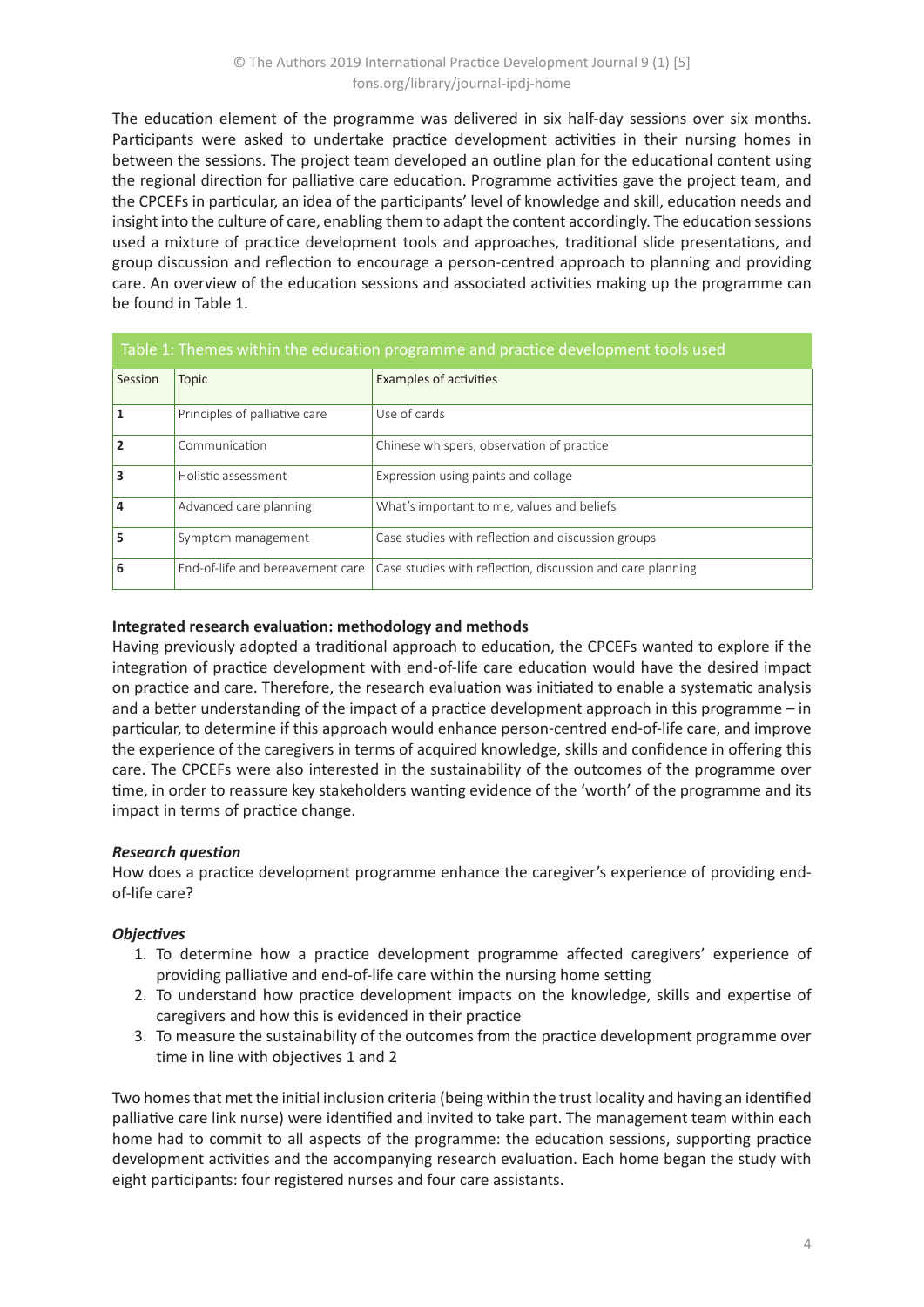# *Ethics*

Approval for the research was received from the participating nursing homes and from the trust (SET/15/60). Ethical principles were adopted for all aspects of the programme and the research. The evaluation was unique to the particular programme and is therefore unlikely to be generalisable to a different setting. However, rigorous and systematic approaches were adopted to ensure transferability, transparency, credibility and dependability of this study (Parahoo, 2011).

The project team comprised staff from the participating nursing homes and the trust, meaning there were 'insiders' and 'outsiders' to the care setting. In such a context, adherence to particular principles is important; the practice development principles (McCormack et al., 2013) and authentic facilitation (Heron, 2006) were used to support participant interactions during all activities associated with the programme. The chief investigator (MR) and other members of the team had previously facilitated practice development and research programmes in health and social care and so had relevant experience. Reflexivity was used to manage any potential researcher bias.

Consistent with the practice development approach, the project team made every attempt to build trust with the participants, ensuring all were treated equally and placing their needs at all times before the evaluation. Written consent was obtained from all participants. Confidentiality is imperative throughout research (Bowling, 2001), and ground rules were developed to agree the meaning of the terms confidentiality and anonymity, and ways of working at the beginning of each focus group and within the education sessions. It is difficult to ensure full anonymity in this sort of research or in practice development activities, as participants work together over a period of time and get to know each other well. As a result they may recognise responses made by others. Confidentiality was maintained by coding all data collected and ensuring no names were used in any reports. At the outset, participants were made aware that only the project team would have access to data generated, that all information collected in relation to the proposed study would be kept in a locked cabinet in a locked office and that all e-documents would be encrypted and held on a password-protected computer.

### *Data collection*

Data to answer the research question were gathered via a range of methods. Much of the data were also used to inform the overall programme and associated education and practice development activities.

- Focus groups were undertaken, two before the education sessions started (month zero) and two six months after completion of the education programme (month 12). Separate groups were held for nurses and care assistants
- Nurses were asked to complete a self-assessment adapted from the National End-of-life Care Programme (2012) before starting the programme (month zero) and again at month 12. The purpose of this was to record knowledge, skills and attitudes both pre- and post-education sessions to ascertain if these had changed as a result of the programme
- Residents' notes were reviewed before the education sessions began, and again six months after they were completed. Topics were identified from best practice as recommended in regional guidelines (Guidelines and Audit Implementation Network, 2013), and the regional End-of-life Care Operational System Model (Orr and Elder, 2012), with specific review of the documentation of palliative and end-of-life care provision
- Evaluations from the education sessions and notes from project team meetings were maintained throughout the programme
- One-to-one interviews were scheduled with the home managers six months after the education sessions were completed to identify any changes in practice as a result of the programme (note that this was only conducted with one manager; the other left post during the programme and her replacement was not interviewed as they were not as familiar with the programme)
- Members of the team maintained a reflective diary throughout the study. This was used to capture thoughts and feelings during the planning phase, after the focus groups and education sessions. This was done to facilitate collection of notes, memos, hunches and any ideas that arose during the lifespan of the study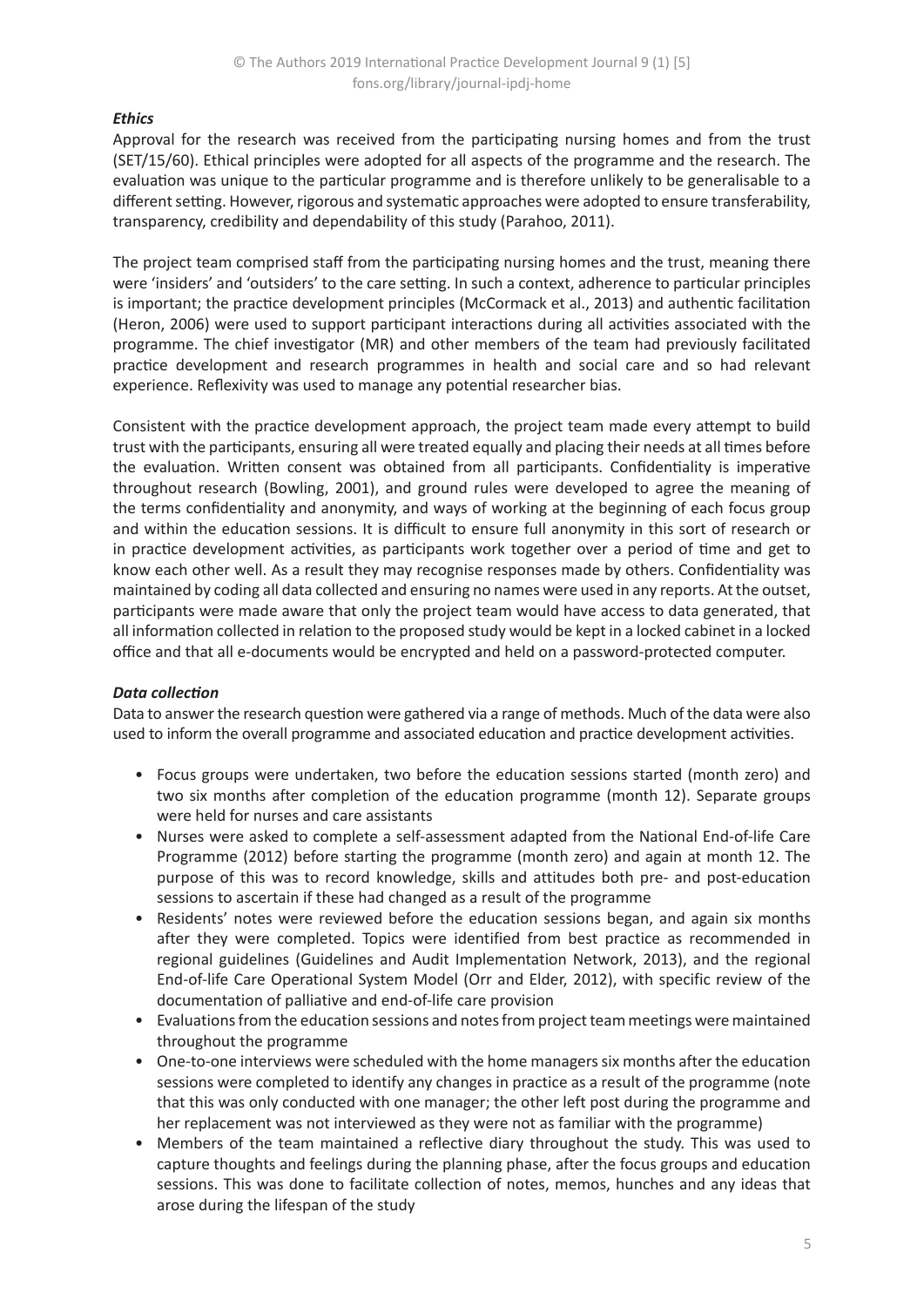### *Data analysis*

The purpose of data analysis is to organise, structure and gain meaning from data. Data were gathered through the range of methods described above, which, taken as a whole, provided the overall evaluation findings. Data underwent two stages of analysis. Each dataset was initially analysed by the team member responsible for collection of those data and informed activities within the programme. Second-level analysis (of the already analysed data) was subsequently undertaken at the end of the programme by the project team, using creative hermeneutic analysis (Boomer and McCormack, 2010). Table 2 provides an overview of data collection and analysis methods, and how they informed activities within the programme and its associated evaluation.

| Table 2: Overview of data collection and analysis |                                                                                                                                                                                                                           |                                                                                                                                               |  |  |
|---------------------------------------------------|---------------------------------------------------------------------------------------------------------------------------------------------------------------------------------------------------------------------------|-----------------------------------------------------------------------------------------------------------------------------------------------|--|--|
| <b>Dataset</b>                                    | <b>Details</b>                                                                                                                                                                                                            | <b>Method of analysis</b>                                                                                                                     |  |  |
| Focus groups                                      | • Four groups: two at month zero and two at month 12<br>• Separate groups run for nurses and care assistants<br>• Themes from month zero to inform training, action and practice<br>development activities                | • Thematic analysis (Newell and<br>Burnard, 2011)                                                                                             |  |  |
| Competency tool                                   | . Nurses completed self-assessment adapted from the National<br>End-of-life Care Programme (2013), at months zero and 12<br>. Initial analysis would inform education and development activities<br>linked to staff needs | • Comparison of data from<br>month zero and month 12,<br>to identify self-perception of<br>developments in knowledge,<br>skills and attitudes |  |  |
| Review of<br>residents'<br>records                | • Review of residents' notes at months zero and 12 for<br>documentation of palliative and end-of-care provision<br>· Audit tool developed from best practice guidelines (GAIN, 2013,<br>Orr and Elder, 2012)              | • Descriptive statistics and<br>comparison of pre- and<br>post-programme data to<br>understand changes                                        |  |  |
| Reflective<br>records/diaries                     | . Research team kept reflective dairies throughout life of the<br>project                                                                                                                                                 | • Thematic analysis (Newell and<br>Burnard, 2011)                                                                                             |  |  |
| One-to-one<br>interviews with<br>home managers    | • Undertaken at month 12 to ascertain practice and cultural<br>changes from the programme<br>. Only completed with one manager; the other manager left and<br>was replaced after the project                              | • Thematic analysis (Newell and<br>Burnard, 2011)                                                                                             |  |  |
| Evaluations and<br>notes                          | • Evaluations from the education sessions and notes from project<br>team meetings were maintained                                                                                                                         | • Thematic analysis (Newell and<br>Burnard, 2011)                                                                                             |  |  |

#### **Secondary analysis**

Themed data from focus groups, competency tool, review of residents' records, reflective diaries, one-to-one interviews, evaluations and notes analysed using hermeneutic data analysis (Boomer and McCormack, 2010)

### **Overall project themes**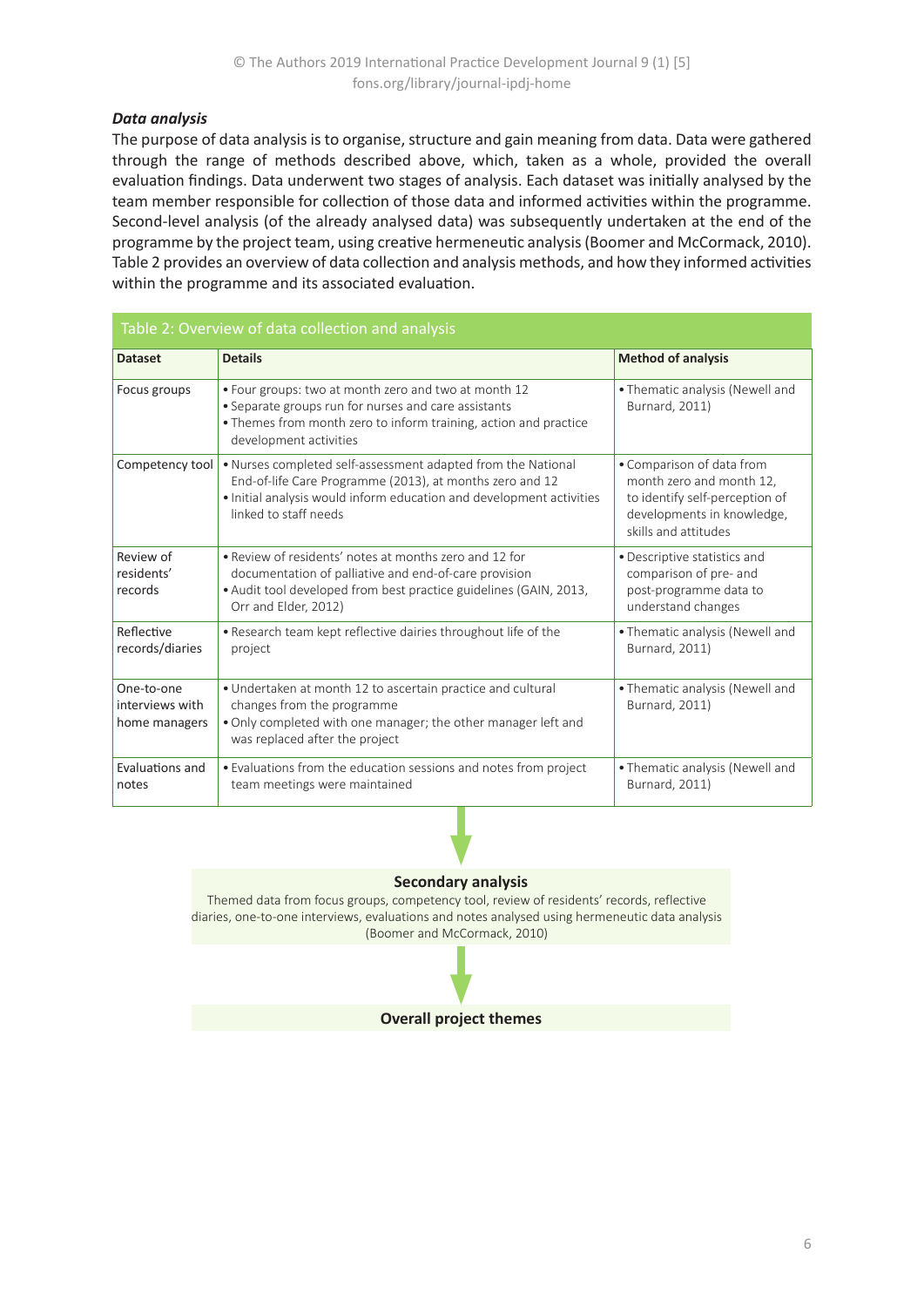# **Findings**

The second-level analysis gave an understanding of the whole, providing overall themes and enabling the team to draw conclusions. One overarching theme was identified, namely an improvement in the confidence of staff to provide care – specifically in terms of communication, symptom management and acquired knowledge and skills. Importantly, a translation of learning into changes in practice was evident. These overall findings will now be presented.

### *Communication*

Across the datasets, a significant outcome was the level of improvement in the communication skills of staff. Nurses and care assistants were more aware of the importance of communicating with each other, the wider healthcare team and, most importantly, with residents and their families. This is evidenced in the post-project interview with one of the nursing home managers, who reported relatives describing how they believed that residents were loved and cared for and that they had confidence in the team. Families also commented on how well they were kept informed about their relative's condition.

Participants believed that their interpersonal skills were enhanced, thus enabling the provision of holistic palliative care, open and honest communication and authentic engagement with the residents in their care. One participant said:

*'I have improved my communication skills and I have learned how to listen. I do like to listen to their stories, go into the rooms – and they have photos I go and see'* (Focus group 3, participant 8).

This was further evidenced in the self-competency tool completed by nurses, which demonstrated a significant improvement in open and sensitive communication skills. The review of notes also reflected that communication, and its documentation, had generally improved. One very encouraging finding was an improvement in the documentation of conversations with residents' families about end-of-life care, demonstrated in the review of notes by a 27% improvement in one of the nursing homes and 14% in the other.

These improved communication skills had a significant impact on the care assistants' confidence in their ability to provide high-quality end-of-life care. In focus groups at the start of the project, care assistants had highlighted a 'them and us' culture with the nurses that left them feeling undervalued and, in many cases, simply doing the tasks they were asked to do. They did not challenge the nurses or ask them questions about the residents' care. However, this changed, as illustrated by one participant in the focus group at month 12:

*'I think if we really want to know something we must ask, it's the only way you will find out'* (Focus group 4, participant 6).

Following the education programme, there was evidence of increased understanding and respect among participants for each other's knowledge and experience, regardless of their role. Subsequently the relationship between the nurses and care assistants also improved.

### *Knowledge and skills and symptom management*

The self-competency assessment tool completed by the nurses demonstrated a dramatic improvement in competencies across all domains: overarching values and beliefs; communication skills; assessment and care planning; and symptom management. There was also a significant improvement in knowledge, skills and attitude. The data as a whole corroborated this self-assessment. This was also evident in terms of the translation of knowledge into practice, notably with the nurses' approach to holistic assessment and care. The review of notes demonstrated a substantial improvement in the documentation of holistic assessment, with a 95% improvement in one home and 84% in the other at the month 12 review.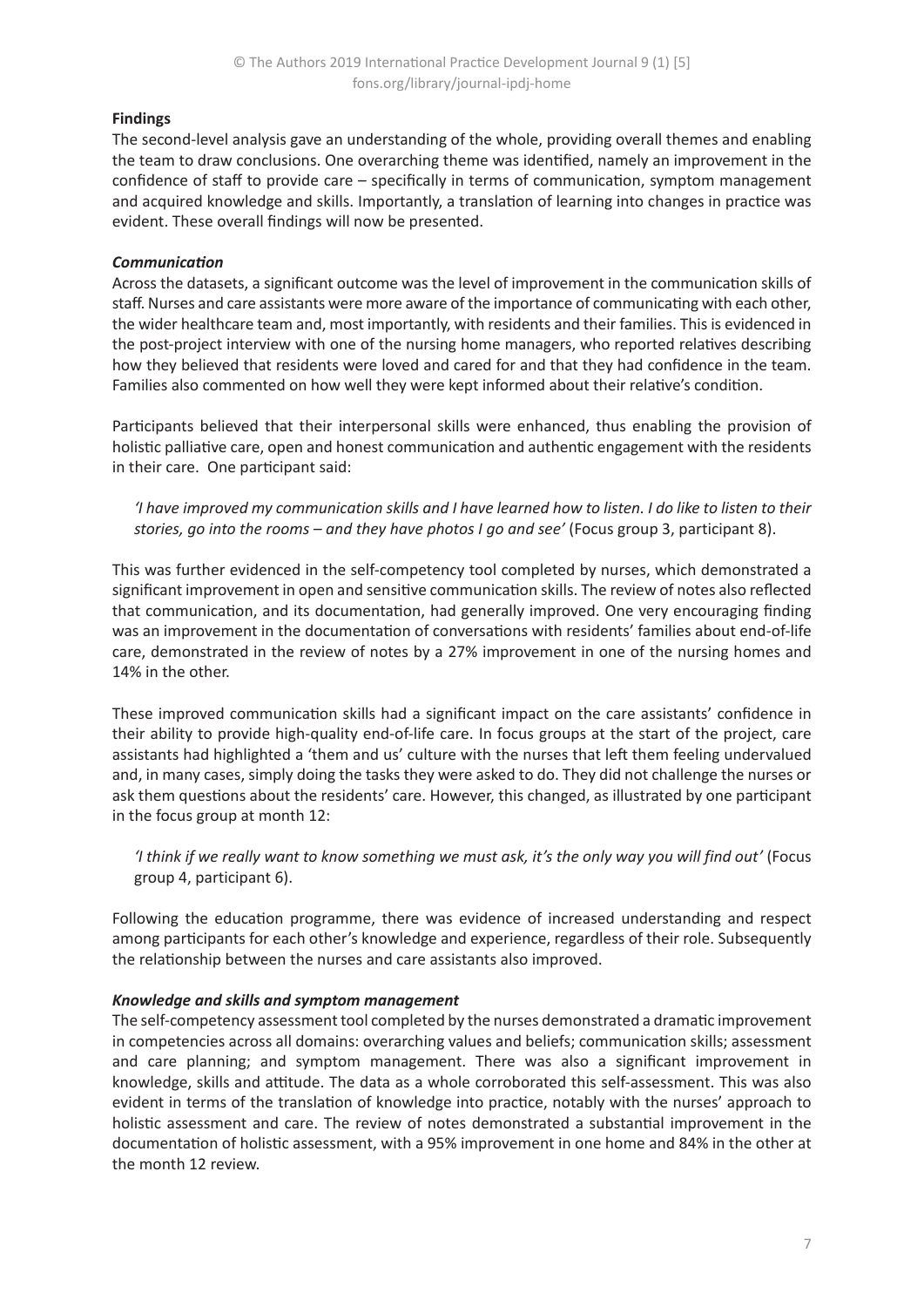The manager's interview also highlighted the positive impact of the programme. She believed this was demonstrated through the increased knowledge and appropriate use of end-of-life tools and guidelines, improved assessments and symptom management. This enhancement of knowledge, skills, and consequently confidence, encouraged the translation of learning into changes in practice. There was also evidence of staff recognising the importance of completing care plans, recording preferred places of care/death and identifying when residents were deteriorating and needed input from the wider multidisciplinary team. Overall, both nurses and care assistants were much more proactive in the care they provided to the residents.

# **Discussion**

Achieving a good death experience is the aim of palliative and end-of-life care (NICE, 2015). This will not be achieved solely through policy and guideline implementation (Yalden et al., 2013), or indeed staff training and education (Brown and McCormack, 2011; Manley et al., 2013a). This programme aimed to develop participating staff's knowledge and skills, see this translated into practice and enhance a person-centred culture within the respective homes. Lannie and Peelo-Kilroe (2017) demonstrate the relevance of the person-centred framework for planning and the subsequent provision of personcentred palliative care. Drawing from and building on their work, we will discuss our findings in relation to the following:

- Sympathetic presence specifically 'being with', 'recognising the resident as a person' and enhanced communication to provide holistic care for residents and their families
- Improving staff relationships, thereby developing a more healthful workplace culture

As these are explored we will also demonstrate how the use of practice development enabled and enhanced person-centred palliative and end-of-life care.

# *Sympathetic presence*

Being sympathetically present is about being attentive, available, present and visible, although it moves beyond these simplistic terms; ultimately it is being available in the moment while recognising the uniqueness and value of the individual (McCormack and McCance, 2010). To be present, there is a need to know the resident as an individual, their wishes, hopes and choices about their prognosis and care, as highlighted in the UK context by NICE (2015). To realise this there is the need to get alongside the resident, building a rapport with them and those close to them. This is challenging in all healthcare contexts, although it could be assumed that the longer-stay environment of nursing homes would provide more opportunity to develop meaningful relationships with residents and knowledge of their individual wishes. Providing holistic care for residents and their families at the end of life requires being with and recognising the resident as a person (Lannie and Peelo-Kilroe, 2017). Participants in this programme discussed the importance of being able to empathise with residents and their families, and appreciate the loss of future that they may be feeling.

Interestingly, programme participants recognised that, on occasion, they felt they were only truly caring for residents when they were providing physical care. However, during the session that focused specifically on end-of-life and bereavement care, the participants realised that just being there – often sitting in silence – could be more powerful than trying to fill the moment with words or actions. This was reflected by one participant at the end of the programme:

*'Basically it's not going in and saying stupid things like "everything is going to be ok" when you know basically it's not, which probably I would have done at the start... but now I do have that wee bit of understanding round the families not to say stupid remarks' (*Focus group 4, participant 6).

The evaluation demonstrated that participants were more confident in having end-of-life conversations and understood the importance of allowing residents and their family members to express how they were feeling. There was recognition that if care was to be person-centred, there was a need to get to know the resident and their family, and to be able to engage emotionally with them.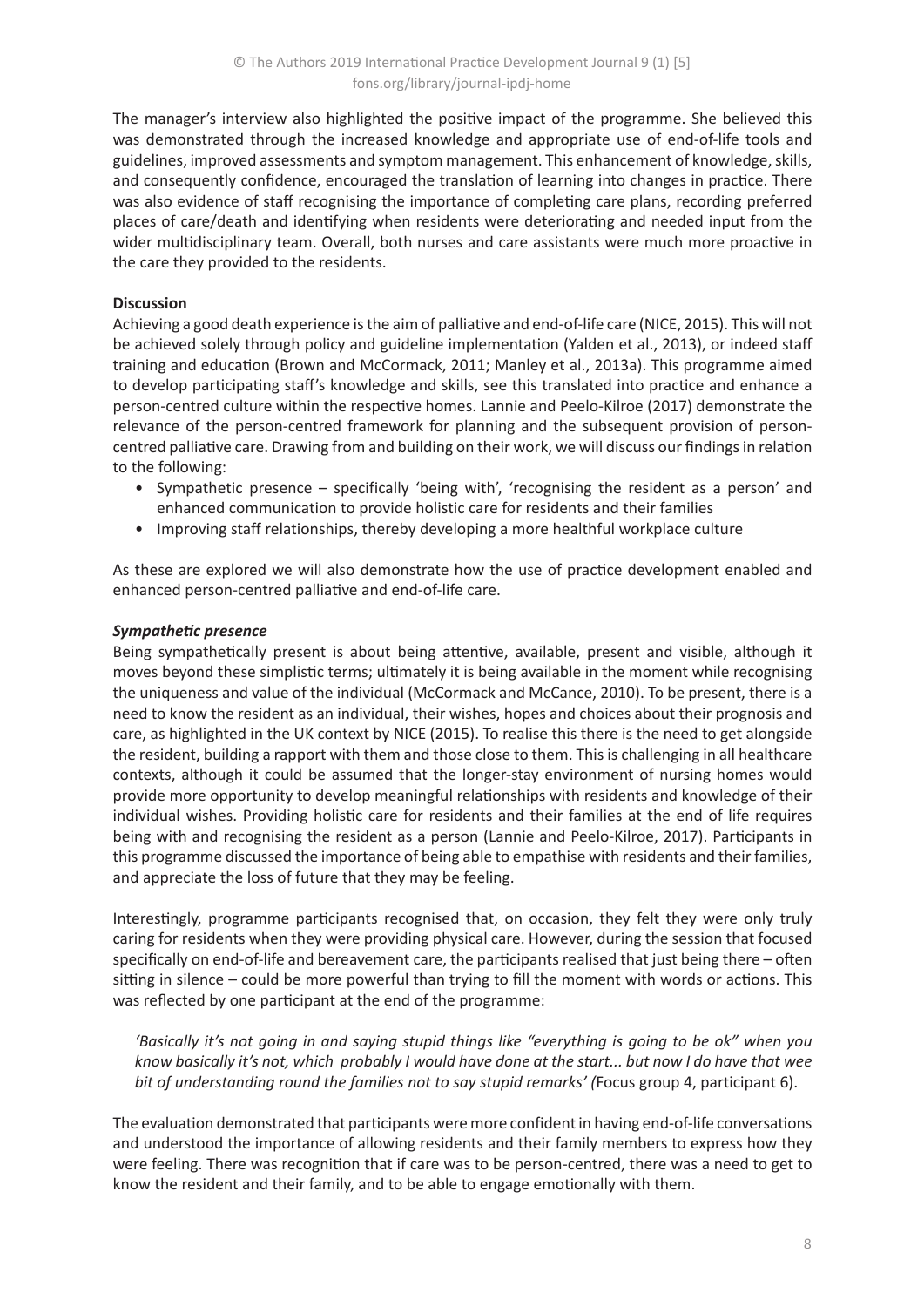Choice emerged as key in an exploration of what was important to people at the end of life and after death, specifically in terms of place of care and death, pain control and the involvement of family and those close to them (The Choice in End-of-life Care Programme Board, 2015). Participants were encouraged through discussion and reflection on their practice to consider what would be important to them if they were in a nursing home and in the last stages of life. This enabled the recognition that they would want to be treated as an individual and that those looking after them would need to know what was important to them to ensure their wishes were achieved at the end of their lives.

Participants identified how they could engage in a more meaningful way with residents and families, specifically discussing use of the *This is Me* document (Alzheimer's Society, 2013). This document had previously been introduced by managers in the homes without involving the nursing team, with the result that it had not been well received or actively used in practice by participants. However, they had begun using this tool to help give them a better understanding of the residents and what was important to them. This highlights the well-rehearsed argument that top-down approaches are not always successful in achieving change. It is recognised that for change to be embraced and new initiatives to be successful, the views and opinions of staff must be taken into account, and care should be planned using a person-centred approach (McCormack and McCance, 2010). This demonstrates that if staff are enabled to see the meaning of a tool or initiative then it can become something they want to use in their practice. This significant change reflected that staff had a greater interest in their residents as individuals and were providing more person-centred care.

Staff must recognise their own values and beliefs around care provision if the goals of good palliative care are to be achieved. Exploring values and person-centred end-of-life care saw participants in this programme acknowledge the emotional aspects of their work and consider how this translated into care for residents. The challenges faced by staff when providing end-of-life care are well documented in the literature (National Council for Palliative Care, 2016). Emotion cannot be removed (Lannie and Peelo-Kilroe, 2017), and in this programme participants described how they often became emotionally attached to residents who were in their care, particularly if they had been in the home for many years.

The importance of a person-centred approach in healthcare is advocated in policy for palliative and end-of-life care (Department of Health Social Services and Public Safety, 2010). Taking all aspects of care provision into account, it is important to recognise that good communication skills are also necessary to establish rapport and trust with patients and their families at this very difficult and emotionally charged time in their lives (Department of Health, 2014). Staff need to be able to uncover and understand the concerns of residents and their families to enable a truly holistic assessment to take place. In this study, participants came to recognise that the emotional and spiritual parts of assessment are of equal importance to the physical assessment. These difficult conversations require sympathetic presence and advanced communication skills.

# *Improving staff relationships: developing a more healthful workplace culture*

McCormack and McCance (2017) argue that if the care environment is not conducive to person-centred ways of working it will be challenging to realise the potential of teams and to develop person-centred cultures of care. It is recognised in the literature that workplace culture has an impact on care, for staff as caregivers and patients/residents and their families (Manley et al., 2013). The most recent iteration of the Person-centred Practice Framework has as its central outcome a healthful culture (McCormack and McCance, 2018, personal communication). However, this can only be achieved through the interaction of the elements and constructs within the framework. The findings presented in this article suggest that the programme had most impact on the sharing of power and effective staff relationships within the care environment construct of the person-centred framework (McCormack and McCance, 2017) – ultimately helping to develop a more healthful (workplace) culture through the development of more effective communication between staff groups, and appreciation of what each role offers.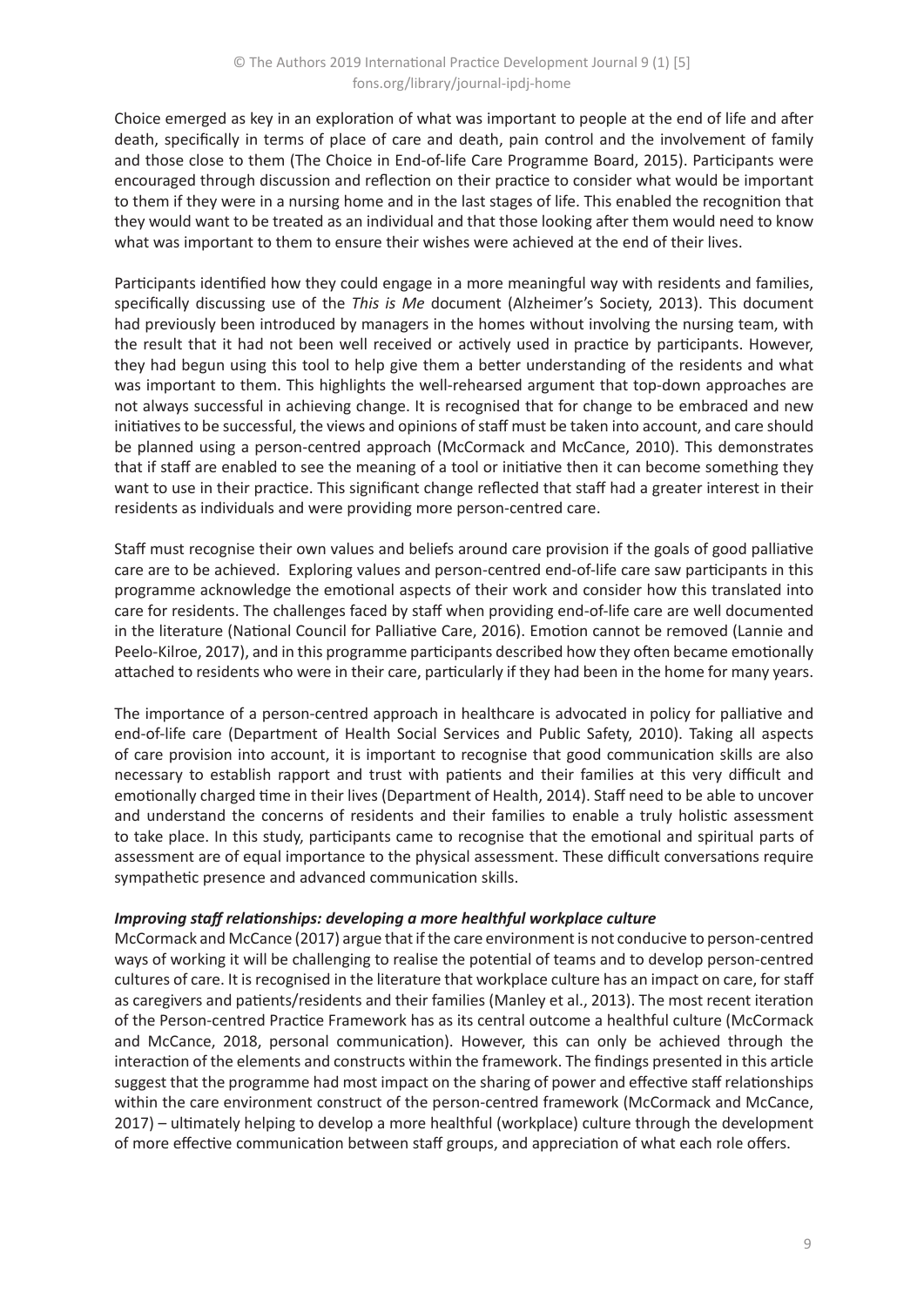Consistent with other studies, challenges with communication were highlighted by the care assistants and nurses. The care assistants felt at the outset that they were not listened to by the nurses; that on occasion, if they offered an opinion about a resident's condition they were ignored. Moreover, they felt they were not given important information about the residents that could have influenced the care they were providing. Interestingly, the nurses commented that the care assistants did not understand the amount of administrative duties they had to complete in their role. They did recognise that they relied on the care assistants to do much of the personal care. This highlights that an understanding of other team members' roles and responsibilities is important for effective staff relationships and the provision of person-centred care (McCormack and McCance, 2017). Communication has a role not only in getting to know each other, 'being truly connected in a person-centred relationship' (McCormack and McCance, 2017, p 33) but also in engaging in conversations about care as a core element in provision of holistic care to residents and their families. There was a greater appreciation from care assistants at the end of the study of the amount of paperwork the nurses needed to complete. The relationship was much better, with both groups of staff feeling listened to and valued.

To realise a good care experience it is important that working relationships are fostered and developed, enabling staff to feel valued and respected for the job they do. In this programme, the use of creativity enabled project participants safely to share that they needed to be listened to, and work together to achieve optimum care. This highlights the role of creativity and its potential in enabling staff to consider and develop their workplace culture so that staff, residents and families work together, involving everyone in the planning of care.

Inconsistencies in communication were noted by nurses and care assistants; as a result of the programme, staff realised the need for more regular communication to update others on the residents' condition. One home changed the way handovers were given in an attempt to be more inclusive of the care assistants, adopting informal handovers throughout the day in a similar way to the safety briefs commonly used in acute care settings. All these outcomes translated into a happier place to work, where communication had improved between staff, as summed up by one care assistant in the focus group at month 12:

# *'I think in our nursing home, it has improved communication between staff'* (Focus group 3, participant 1).

One of the nursing homes introduced a communication book in each resident's room, which could be used to pass important information about care between residents' families and staff. The other home introduced large picture boards where residents and carers were encouraged to display pictures or information about life events that had been important to the resident. Both are simple but effective changes that impact positively on the care experience.

Through the observations of practice, undertaken between sessions three and four of the programme (see Table 1, page 4), the participants were able to see how they really worked together and also how they interacted with residents. Participants realised that, on occasion, they were very noisy around residents; Shannon and Peelo-Kilroe (2012) highlight that reducing the level of staff-generated noise creates a more therapeutic atmosphere for end-of-life care. Issues with confidentiality also emerged; through the observation of practice, participants became aware that sensitive information was often shared in corridors. This highlighted the issue of how space is used within a care environment, for example for private conversations with residents and families, and also for staff and team communication. The participating homes realised that there was a need for a dedicated private area, and appropriate areas were identified in the homes.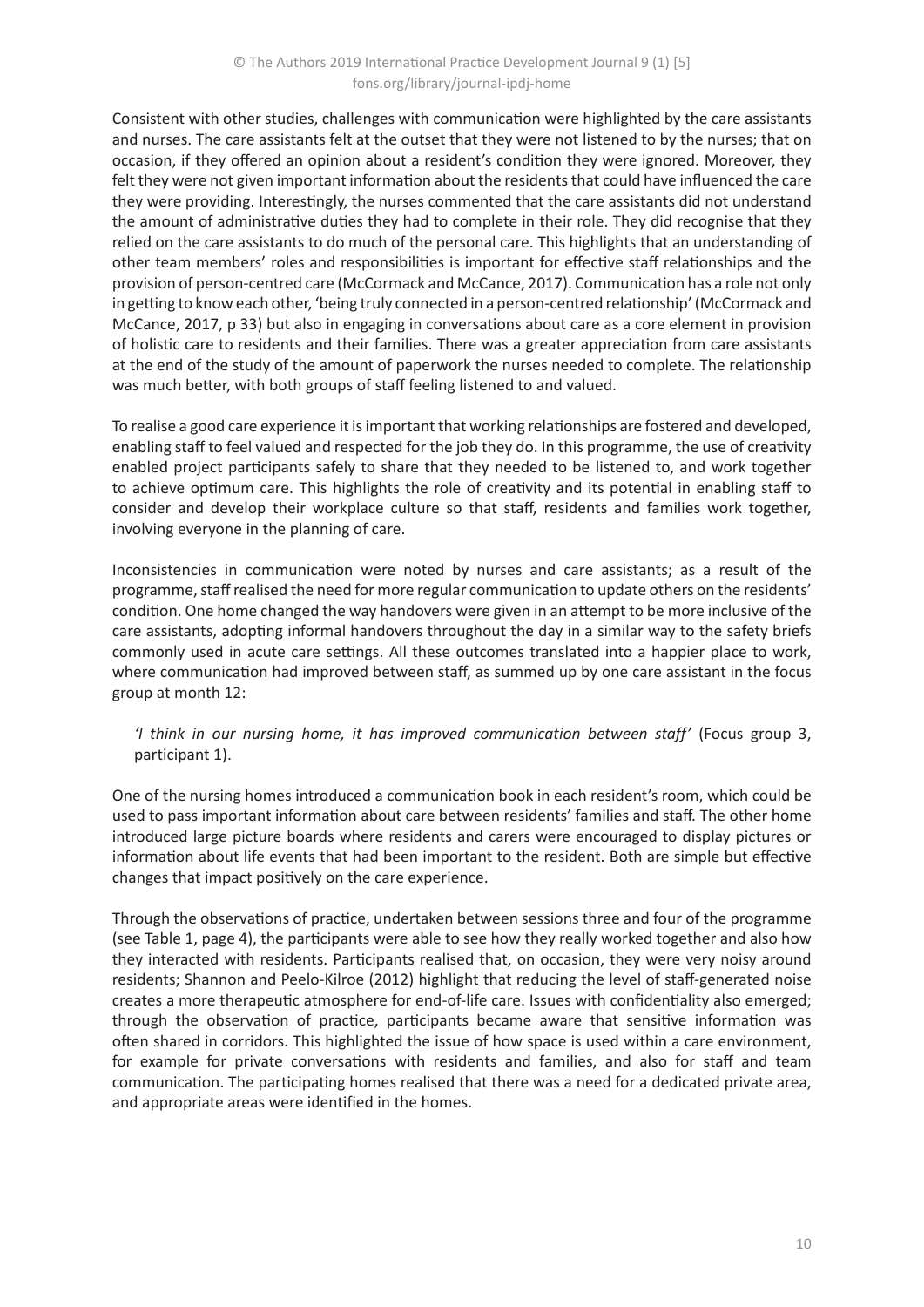### *How did practice development make a difference?*

It could be argued that any educational input with regard to palliative and end-of-life care could have a similar effect on improving participants' confidence in providing care. McLaughlin et al. (2013) demonstrated a marked improvement in acquired knowledge and skills in nursing home staff who attended a three-day palliative and end-of-life care programme. Likewise, project ECHO (Extension for Community Health Care Outcomes), which used teleconferencing technology to support and educate nursing home staff, reflected an improvement in knowledge and skills of the staff (AII Ireland Institute of Hospice and Palliative Care, 2017). Importantly, neither of these studies demonstrate changes in practice within the participating nursing homes. This practice development programme did, however, demonstrate changes in practice and in the culture of care in both participating homes. This is evidenced by the outcomes of the action plans participants developed as part of the programme, which detailed the changes they wanted to make in the homes. The focus on making small changes, initiated and led by the participants themselves was a core element of the programme, creating ownership of the practice development, increasing collaboration and providing evidence of the transfer of learning into practice.

Interestingly, despite care assistants providing most of the personal care to residents, the majority of education programmes for nursing home staff appear to be limited to nursing staff. Having nurses and care assistants attend all education sessions together proved to be of great benefit in this programme. Themes from both staff groups were very similar, which validates the project team's rationale to increase collaboration within the learning setting.

### **Limitations**

This was a small programme involving two nursing homes and 16 participants. Retention of staff was an issue, with two staff members moving to other jobs during the programme timeframe. The nurse manager of one home resigned halfway through the programme and her replacement was not as familiar with all aspects of the programme. Residents and their family members were not included in the evaluation.

### **Conclusion**

This article provides a transparent audit trail that allows others to decide on the worth of the evaluation should they which to replicate the programme for their own setting. The programme and its evaluation achieved the original aim of developing participants palliative and end-of-life care knowledge and transforming care in the homes. The results demonstrate that adopting a practice development approach to a staff training initiative significantly improved the caregivers' experience of providing care. The overarching theme was one of enhanced confidence, alongside a growth in participants' knowledge and skills. The evidence presented here would suggest that the improvements made are now embedded in practice. Significantly, ongoing work with the homes by the community palliative care education facilitators allows them to see these developments sustained in practice, with benefits to residents' care despite the ongoing staff turnover issues in this sector. Overall, participants considered that their involvement in the project was a valuable experience, as reflected by one participant:

*'Being honest, during this project I didn't know that I was learning something day by day but now at the end of the project when I look back, I realise that this lesson really helped me and I improved all my skills and I am feeling very, very confident with what I know'* (Focus group 3, participant 3)*.*

Fuelled by the impact from this programme, the recommendations are now being implemented by the trust and the programme has been adapted and implemented in other practice settings. Most important, however, has been the positive feedback received by staff from family members of those residents who have been cared for at the end of life in the homes.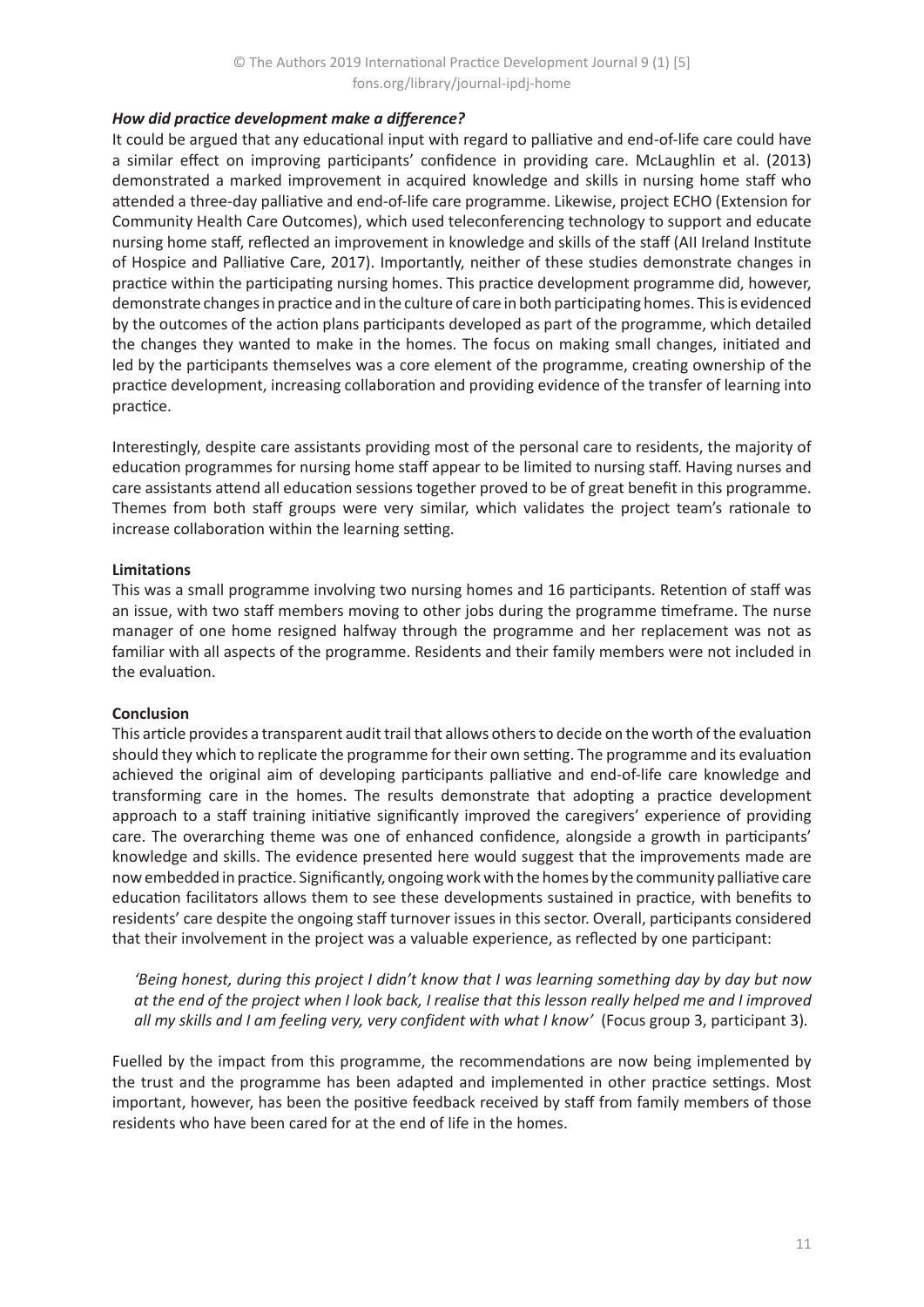### **References**

- AII Ireland Institute of Hospice and Palliative Care (2017) *ECHO Nursing Home Report*. Retrieved from: [tinyurl.com/echo-project](https://tinyurl.com/echo-project) (Last accessed 10<sup>th</sup> January 2019).
- Alzheimer's Society (2013) *This is Me: A Support Tool to Enable Person Centred Care.* (2013) Retrieved from: [tinyurl.com/AS-me-tool](https://tinyurl.com/AS-me-tool) (Last accessed 29<sup>th</sup> March 2016).
- Anstey, S., Powell, T., Coles, B., Hale, R. and Gould, D. (2015) Education and training to enhance end-oflife care for nursing home staff: a systematic literature review. *BMJ Supportive and Palliative Care*. Vol. 6. No. 3. pp 1-9. [https://doi.org/10.1136/bmjspcare-2015-000956](https://dx.doi.org/10.1136%2Fbmjspcare-2015-000956).
- Bloch-Budzier, S. (2018) *Let Down by 'Agonising' End-of-life Care*. Retrieved from: [tinyurl.com/Bloch-](https://tinyurl.com/Bloch-EOL)**[EOL](https://tinyurl.com/Bloch-EOL)** (Last accessed 22<sup>nd</sup> November 2018).
- Boomer, C. and McCormack, B. (2010) Creating the conditions for growth: a collaborative practice development programme for clinical nurse leaders. *Journal of Nursing Management*. Vol. 18. No. 6. pp 633-644.<https://doi.org/10.1111/j.1365-2834.2010.01143.x>.
- Booth, M., Nash, S., Banks, C. and Springett, A. (2014) Three approaches to delivering end-of-life care education to nursing homes in a region of south-east England. *International Journal of Palliative Nursing*. Vol. 20. No. 1. pp 27-35. <https://doi.org/10.12968/ijpn.2014.20.1.27>.
- Bowling, A. (2001) *Research Methods in Health: Investigating Health and Health Service*. Berkshire, UK: Oxford University Press.
- Brown, D. and McCormack, B. (2011) Developing the practice context to enable more effective pain management with older people: an action research approach. *Implementation Science*. Vol. 6. Article 9.<https://doi.org/10.1186/1748-5908-6-9>.
- Care Quality Commission (2016) *Overview Report. A Different Ending: Addressing Inequalities in Endof-Life Care*. London: The Stationery Office.
- Clark, J., Marshall , B., Sheward, K. and Allan S. (2012) Staff perceptions of the impact of the Liverpool Care Pathway in aged residential care in New Zealand. *International Journal of Palliative Nursing*. Vol. 18. No. 4. pp 171-178. <https://doi.org/10.12968/ijpn.2012.18.4.171>.
- Dobie, J., Plumb, M. and Shepherd, S. (2016) End-of-life care education to nursing home staff: an evaluation. *Nursing and Residential Care*. Vol. 18. No. 7. pp 1-8. Retrieved from: [tinyurl.com/Dobie-](https://tinyurl.com/Dobie-EOL)[EOL](https://tinyurl.com/Dobie-EOL) (Last accessed 30th October 2018).
- Dean, E. (2018) End-of-life care compromised by lack of nurse training, exclusive survey reveals. *Nursing Management*. Vol. 25. No. 1. pp 11-13. <https://doi.org/10.7748/nm.25.1.11.s8>.
- Department of Health (2008) *End-of-life Care Strategy*. London: The Stationery Office. Retrieved from: [tinyurl.com/DH-strategy-EOL](https://tinyurl.com/DH-strategy-EOL) (Last accessed 23rd April 2019).
- Department of Health (2014) *Common Core Competences and Principals for Health and Social Care Workers Working with Adults at the End-of-Life*. London: The Stationery Office. Retrieved from: [tinyurl.com/DH-core-EOL](https://tinyurl.com/DH-core-EOL) (Last accessed 23rd April 2019).
- Department of Health Social Services and Public Safety (2010) *Living Matters Dying Matters: A Palliative Care Strategy for Adults in Northern Ireland*. Belfast: The Stationery Office. Retrieved from: [tinyurl.](https://tinyurl.com/DHSSPS-palliative) [com/DHSSPS-palliative](https://tinyurl.com/DHSSPS-palliative) (Last accessed 23rd April 2019).
- Department of Health Social Services and Public Safety (2015) *Care Standards for Nursing Homes*. Retrieved from: [tinyurl.com/DHSSPS-care-homes](https://tinyurl.com/DHSSPS-care-homes) (Last accessed 20<sup>th</sup> March 2019).
- Dewing, J., McCormack, B. and Titchen, A. (2014) *Practice Development Workbook for Nursing, Health and Social Care Teams*. Oxford: Wiley-Blackwell.
- Finucane, A., Stevenson, B., Moyes, R., Oxenham, D. and Murray, S. (2013) Improving end-of-life care in nursing homes: implementation and evaluation of an intervention to sustain quality of care. *Palliative Medicine*. Vol. 27. No. 8. pp 772-778.<https://doi.org/10.1177/0269216313480549>.
- Guidelines and Audit Implementation Network (2013) *Guidelines for Palliative and End-of-life Care in Nursing and Residential Nursing Homes*. Retrieved from: [tinyurl.com/GAIN-EOL](https://tinyurl.com/GAIN-EOL) (Last accessed 23rd April 2019).
- Kelly, K., Thrane, S., Virani, R., Ferrel, B. and McIIoy, P. (2011) Expanding palliative care nursing education in California: the ELNEC geriatric project. I*nternational Journal of Palliative Nursing*. Vol. 17. No. 4. pp 188-194.<https://doi.org/10.12968/ijpn.2011.17.4.188>.
- Heron, J. (2006) *The Complete Facilitator's Handbook*. London: Kogan Page.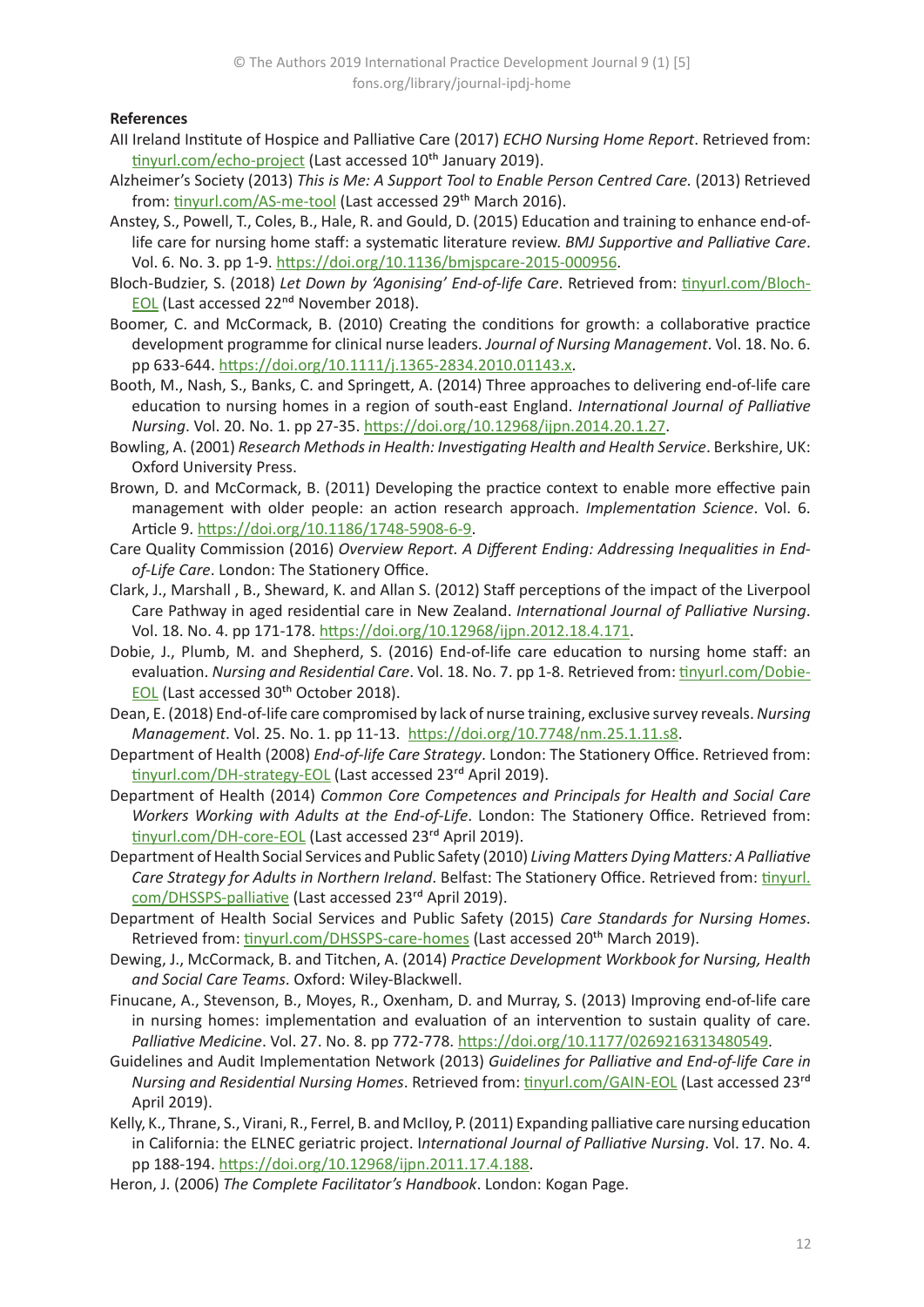- Lannie, A. and Peelo-Kilroe L. (2017) Person-centredness in palliative care. Chp 19 *in* McCormack, B., and McCance, T. (Eds.) (2017) *Person-Centred Practice in Nursing and Health Care: Theory and Practice*. (2nd Edition). Chichester, UK: John Wiley & Sons. pp 248-258.
- Manley, K., Titchen, A. and McCormack, B. (2013a) What is practice development and what are the starting points? Chp 3 *in* McCormack, B., Manley, K. and Titchen, A. (Eds.) (2013) *Practice Development in Nursing and Health Care*. (2nd Edition). Oxford: Wiley-Blackwell. pp 45-65.
- Manley, K., Solman, A. and Jackson, C. (2013b) Working towards a culture of effectiveness in the workplace. Chp 8 *in* McCormack, B., Manley, K. and Titchen, A. (Eds.) (2013) *Practice Development in Nursing and Health Care*. (2nd Edition). Oxford: Wiley-Blackwell. pp 146-165.
- McCormack, B. and McCance, T. (2010) *Person-centred Nursing: Theory, Models and Methods*. Oxford: Wiley-Blackwell.
- McCormack, B. and McCance, T. (Eds.) (2017) *Person-centred Practice in Nursing and Health Care: Theory and Practice*. (2nd Edition). Chichester, UK: John Wiley & Sons.
- McCormack, B., Manley, K. and Titchen, A. (2013) Introduction *in* Manley, K., McCormack, B., and Titchen, A. (Eds.) (2013) *Practice Development in Nursing and Healthcare*. (2<sup>nd</sup> Edition). Oxford: Wiley-Blackwell. pp 1-17.
- McCormack, B., Dewar, B., Wright, J., Garbett, R., Harvey, G. and Ballintine, K. (2006) *A Realist Synthesis of Evidence Relating to Practice Development: Final Report to NHS Education for Scotland and NHS Quality Improvement Scotland*. Retrieved from: [tinyurl.com/BM-realist-synthesis](https://tinyurl.com/BM-realist-synthesis) (Last accessed 24th April 2019).
- McLaughlin, D., Hasson, F., Foster, S., McCorry, N., Kernohan, G., McIlfatrick, S., Watson, M. and Waldron, M. (2013) *Report on the Evaluation of the Regional Palliative and End-of-Life Care Learning and Development Programme for Nursing Homes in Northern Ireland*. Belfast: Northern Ireland Hospice.
- Mitchell, G. and Twycross, A. (2016) Optimising palliative and end-of-life care within nursing home settings. *Evidence-Based Nursing*. Vol. 19. No. 4.<https://doi.org/10.1136/eb-2015-102280>.
- National End-of-life Care Intelligence Network (2012) *What Do We Know Now That We Didn't Know A Year Ago?* Retrieved from: [tinyurl.com/EOL-intelligence-know](https://tinyurl.com/EOL-intelligence-know) (Last accessed 23<sup>rd</sup> April 2019).
- National Council for Palliative Care (2016) *Staff Prepared to Care? Capacity and Competence in the End*of-Life Care Workforce. Retrieved from: [tinyurl.com/NCPC-EOL](https://tinyurl.com/NCPC-EOL) (Last accessed 31<sup>st</sup> March 2019).
- NICE (2011) *Quality Standards: End-of-Life Care for Adults*. London: NICE. Retrieved from: [nice.org.uk/](https://www.nice.org.uk/guidance/qs13) [guidance/qs13](https://www.nice.org.uk/guidance/qs13) (Last accessed 23rd April 2019).
- NICE (2015) *Care of Dying Adults in the Last Days of Life*. London: NICE. Retrieved from: [nice.org.uk/](https://www.nice.org.uk/guidance/qs144) [guidance/qs144](https://www.nice.org.uk/guidance/qs144) (Last accessed 23rd April 2019).
- Newell, R. and Burnard, P. (2011) *Research for Evidence-based Practice: Vital Notes for Nurses*. Oxford: Blackwell.
- Office for National Statistics (2017) *An Overview of the UK Population, How it's Changed, What Has Caused it to Change and How it is Projected to Change in the Future*. Retrieved from: [tinyurl.com/](https://tinyurl.com/ONS-overview) [ONS-overview](https://tinyurl.com/ONS-overview) (Last accessed 30<sup>th</sup> October 2018).
- Orr, R. and Elder, R. (2012) *End-of-life Care Operational System (ELCOS)*. Belfast: Department of Public Health and Safety.
- Parahoo, K. (2011) *Nursing Research: Principles Processes and Issues*. (2<sup>nd</sup> Edition). Hampshire: Palgrave MacMillan.
- Shannon, M. and Peelo-Kilroe, L. (2012) Practice development and end-of-life care. *International Practice Development Journal*. Vol. 2. No. 1. Article 12. pp 1-2. Retrieved from: [fons.org/library/](https://www.fons.org/library/journal/volume2-issue1/article12) [journal/volume2-issue1/article12](https://www.fons.org/library/journal/volume2-issue1/article12) (Last accessed 18<sup>th</sup> January 2019).
- The Choice in End-of-Life Care Programme Board (2015) *What's Important to Me. A Review of Choice*  in End-of-Life Care. Retrieved from: tinyurl.com/Choice-EOL (Last accessed 23<sup>rd</sup> April 2019).
- World Health Organization (2011) *Palliative Care for Older People*. Copenhagen: WHO. Retrieved from: [tinyurl.com/WHO-palliative-older](https://tinyurl.com/WHO-palliative-older) (Last accessed 29<sup>th</sup> November 2018).
- World Health Organization (2018) *Palliative Care Key Facts*. Retrieved from: [tinyurl.com/WHO](https://tinyurl.com/WHO-palliative-fact)[palliative-fact](https://tinyurl.com/WHO-palliative-fact) (Last accessed 1<sup>st</sup> May 2019)